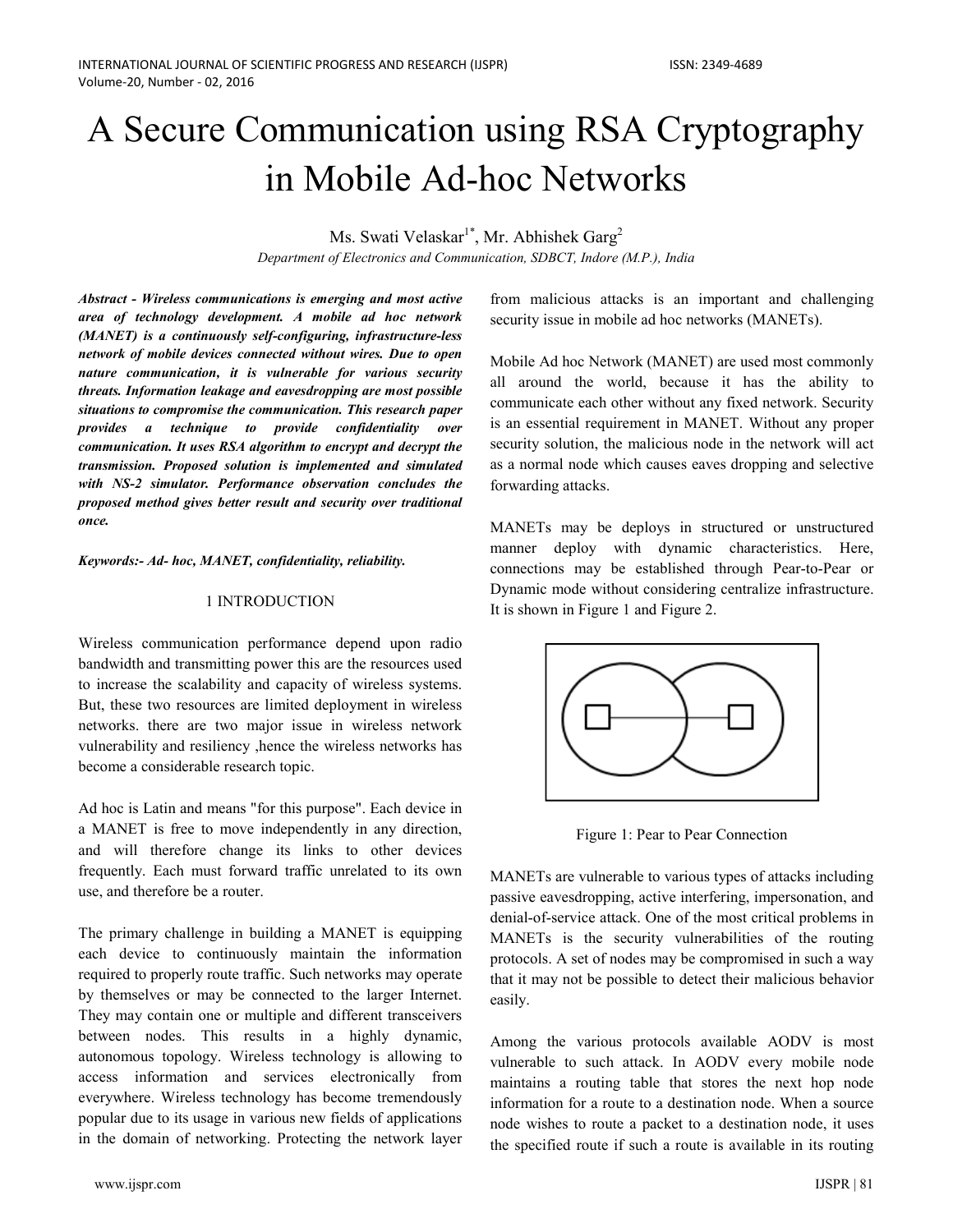#### INTERNATIONAL JOURNAL OF SCIENTIFIC PROGRESS AND RESEARCH (IJSPR) Volume-20, Number - 02, 2016

table. Otherwise, the node initiates a route discovery process by broadcasting a Route Request (RREQ) message to its neighbors. On receiving a RREQ message, the intermediate nodes update their routing tables for a reverse route to the source node. All the receiving nodes that do not have a route to the destination node broadcast the RREQ packet to their neighbors. Intermediate nodes increment the hop count before forwarding the RREQ. A Route Reply (RREP) message is sent back to the source node when the RREQ query reaches either the destination node itself or any other node that has a current route to the destination.



Figure 2: Dynamic Multi-hop Connection

Security mechanisms usually involve more than a particular algorithm or protocol for encryption & decryption purpose and as well as for generation of sub keys to be mapped to plain text to generate cipher text. It means that participants be in possession of some secret information (Key), which can be used for protecting data from unauthorized users. Thus basic purpose of this model is too developed within which security services and mechanisms can be viewed.

The main purpose of this project is to provide an efficient way to user send or receive message over a secured channel. This system is basically aimed to provide strong security, confidentiality, reliability, completeness and non-repudiation of data transmission in P2P Communication.

Mobile Ad-hoc Networks Limitations:

MANET get popular due to wide range of applications and purpose to use. The best part of ad-hoc networks is, it does not require pre-existing infrastructure. To achieve best result and explore the research possibilities, work identified certain constraints in MANET which are;

Mobile node may join, move or relocate any time anywhere. It requires huge attention and updates on route discovery and maintenance. It also opens the possibilities for attacker to join and leave network as per convenience

## 2. Limited Energy;

Small size of battery and heavy consumption make it more important constraint to think before we make any changes in existing solution. It is high priority requirement to make energy consumption as low as possible to increase node as well network life.

3. Environmental Impact:

Due to wireless link connection variation into environment also create link failure or noise creation

4. Decentralized Structure:

Due to open and shared nature, it is hard to deploy centralize monitoring and surveillance system.

The complete study observes that, security is the primary area for research and development. But also require considering all resource constraint for new proposed solution.

# 2. Vulnerabilities of MANETs

1. Open Communication

Wireless nature of communication links make this network more susceptible and vulnerable for security threats like eavesdropping and traffic analysis. Passive attacks may able to degrade network performance. Furthermore, Due to heavy resource constraint and poor authentication process it may be open platform for attackers to deploy and configure active attacks using malicious nodes.

2. Dynamic Traffic and Topology Establishment

Due to infrastructure-less culture of MANET, mobile node can join or leave node anytime or move anywhere. It make hard for surveillance to differentiate between normal node and malicious node.

1. Dynamic Node Topology: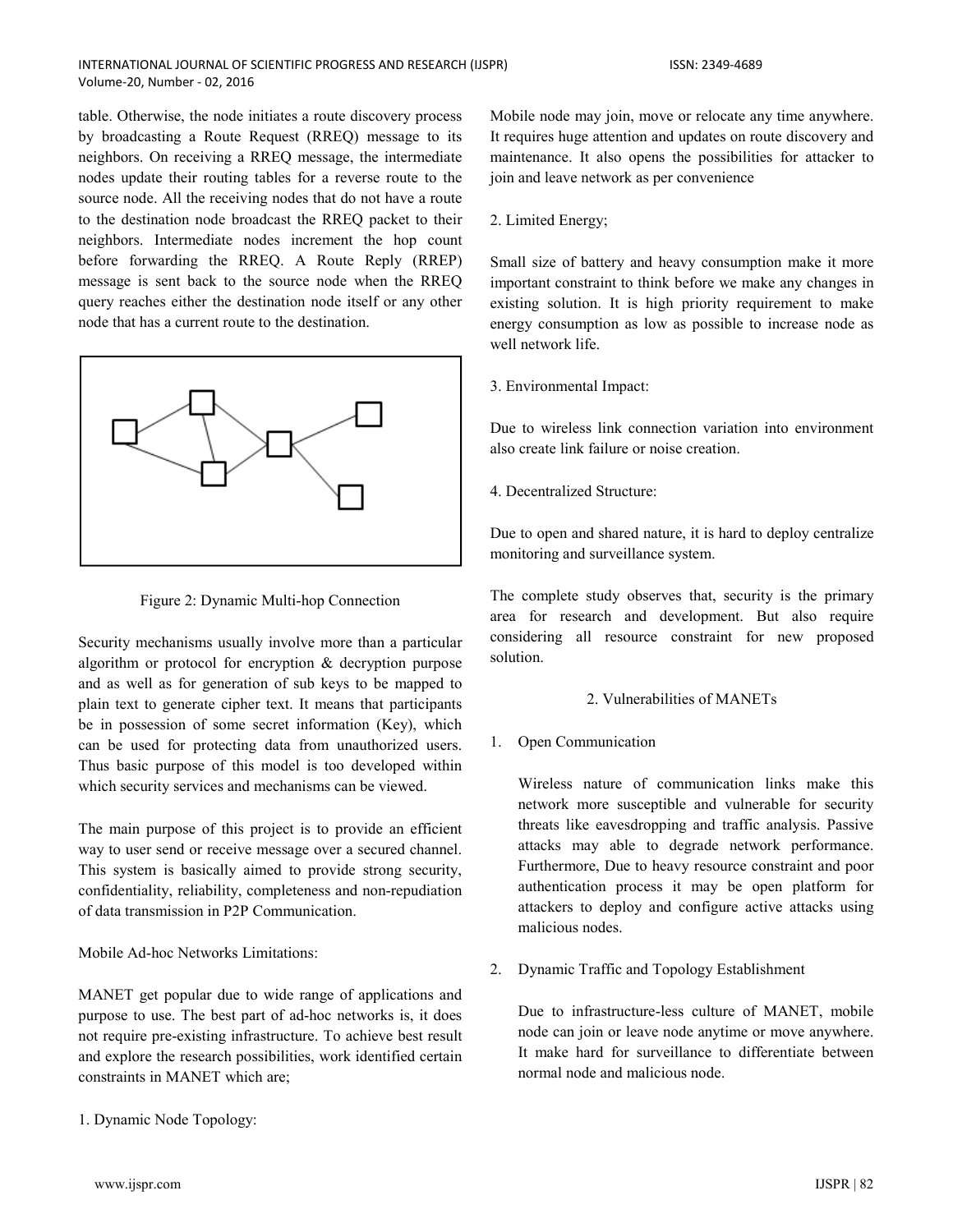#### 3. Strategy Considerations

Several routing protocols are defined to discover a route. They use network resources and configure required information on same. Sometime this configuration or updating may done through malicious node and misuse by attacker.

#### 4. Resource Constraints

Limited resources make it an opportunity for attacker to target and degrade the expected performance. For example, DDOS attack or flooding attacks are used to increase bandwidth and battery consumption. It leads to degrade node life and delay in packet delivery.

#### 5 Lack of Centralize Control

Because MANET does not evolve any central management it becomes confusing and vulnerable for attackers to create misunderstanding about information.

#### 6. Undefined Boundary

Wireless range is used to define the communication area of mobile node. No one can define the fix boundary of communication like wired networks. These phenomena make it vulnerable to access the network communication from boundary level and leave the network very soon.

## 3 Problem Statement

The AODV routing protocol is a popular reactive routing protocol in wireless networks, but AODV routing protocol designed for better performance of the network not for security of node, secure protocols are generally designed to have features such as authentication, integrity, confidentiality and non-repudiation. For security purpose AODV have vulnerabilities and it is easily manipulate by malicious node to destroy its network routing.

The open nature of wireless medium also makes it easy for outsider attackers to interfere and interrupt the legitimate traffic. This concept classifies the attacks into two broad categories, namely Passive and Active attacks. In Passive attack, the adversary only eavesdrop upon the packets content, while packets may get dropped or altered on way in case of Active attacks. Direct Communication is prone for eavesdropping attack and may responsible for leakage of credentials and sensitive information. The complete study

observes that, AODV is a insecure routing protocol and does not incorporate any mechanism to detect and prevent communication from malicious affect.

#### **Solution Domain**

The complete study observe that there is need to make communication secure from unauthorized access and unwanted information leakage. Proposed solution consider RSA encryption algorithm, to achieve confidentiality during communication. Here, automatically key generation technique has been used to generate key for encryption. All participating nodes generate public key and broadcast to every possible nodes. Now, sender encrypts the message with receiver's public key and transmits to receiver. Receiver converts the cipher text into plain text by decrypting the message through private key. The complete solution is implements with NS-2 simulator and compared on basis of network without RSA and network with RSA. Throughput, PDR and E2E delay parameters are used to observe the performance and evaluate the impact of RSA encryption on MANET.



Fig.2 End-to-end delay